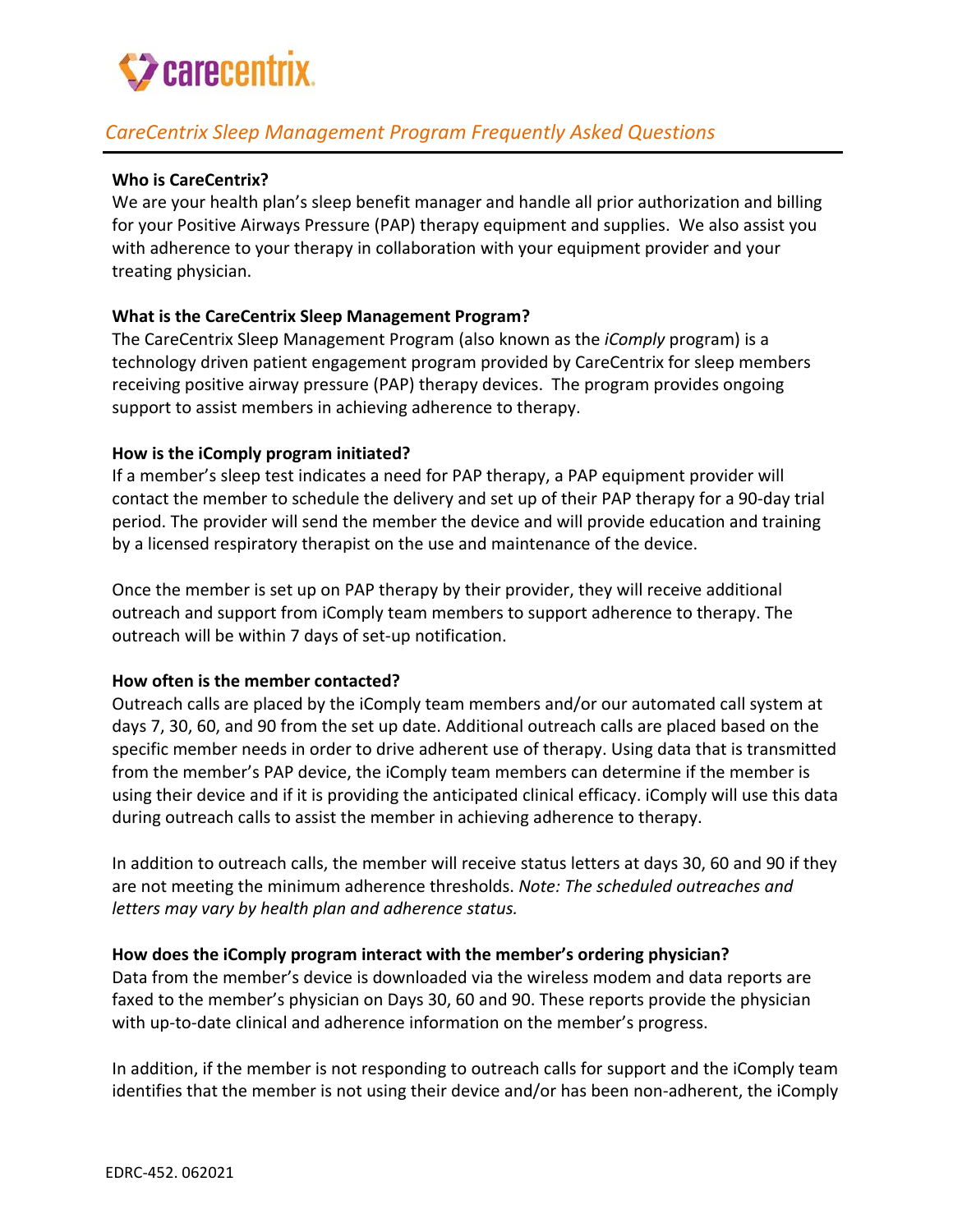# **Z** carecentrix.

# *CareCentrix Sleep Management Program Frequently Asked Questions*

team members may contact the member's ordering physician to notify them of the member's non-adherence/usage so that the physician can reach out to the member to support.

The iComply team works collaboratively with the requesting physician, the rendering provider and the member to provide a high-level of support throughout the therapy experience.

## **What happens at the end of the 90-day trial period?**

At the end of the 90-day trial period, the member's adherence data captured from the member's PAP therapy device is reviewed against the iComply program's required PAP therapy adherence requirements. *Note: Adherence definitions are listed below and may vary by health plan.*

## If the member is adherent:

The member may continue their PAP therapy beyond the 90-day trial period. The member will receive a call at Day 90 with their adherence results and will be congratulated on meeting the iComply program's PAP therapy adherence requirements. The member will be notified to contact their PAP therapy provider for any equipment and/or supply needs. If supplies are needed, the provider will be required to submit a request through the HomeBridge® Provider Portal and respond to a series of questions to confirm the member's continuing use of therapy.

## If the member is non-adherent:

The member will receive a call notifying them that they have not met the iComply program therapy adherence threshold during the 90-day trial period and will be given information on how they can work with their provider to return the equipment or work with their physician to request an authorization to continue their PAP therapy beyond the 90-day trial period.

The member will also receive a non-adherence letter from the iComply team to include the same information outlined above. *Note: The non-adherence call and letter should not be a surprise to the member, as the iComply team will have been in communication with the member throughout the 90-day trial period.*

## If the member is borderline adherent:

The 90-day trial period will be extended for an additional 30 days in order to work with the member to try to achieve adherence.

## **What if the member would like to continue the use of their PAP device after the initial 90 and/or 120-day trial period, but is non-adherent to therapy?**

The member's physician must provide a letter of medical necessity to CareCentrix with a request for authorization for the member to continue PAP therapy beyond the initial trial period. The request will be reviewed by the CareCentrix Utilization Management (UM) department, and the member will be notified in writing whether their request to continue use of their PAP device is approved or denied.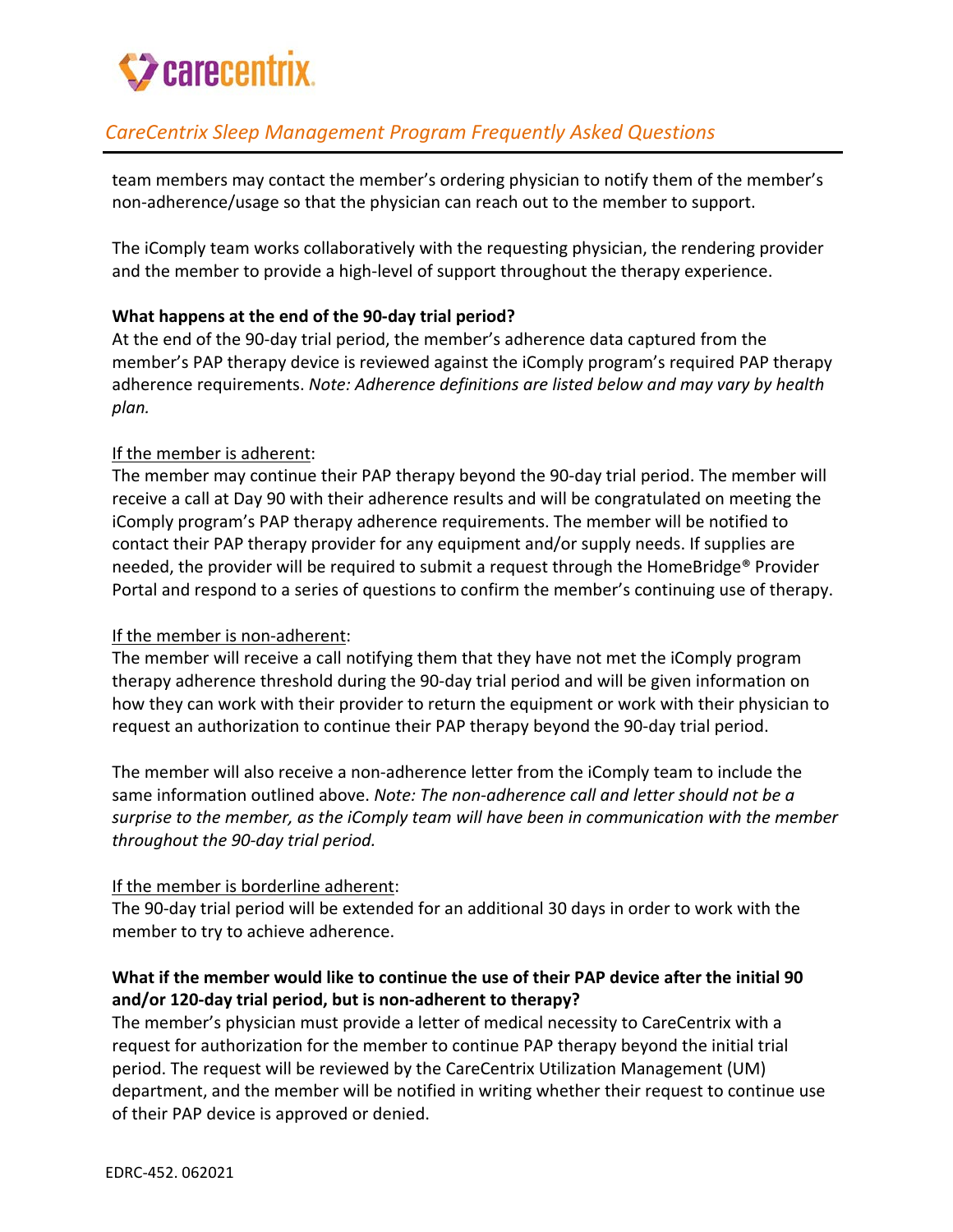

# *CareCentrix Sleep Management Program Frequently Asked Questions*

# **How can a member reach the iComply department?**

Members can dial directly into the iComply department by calling 844-457-9972.